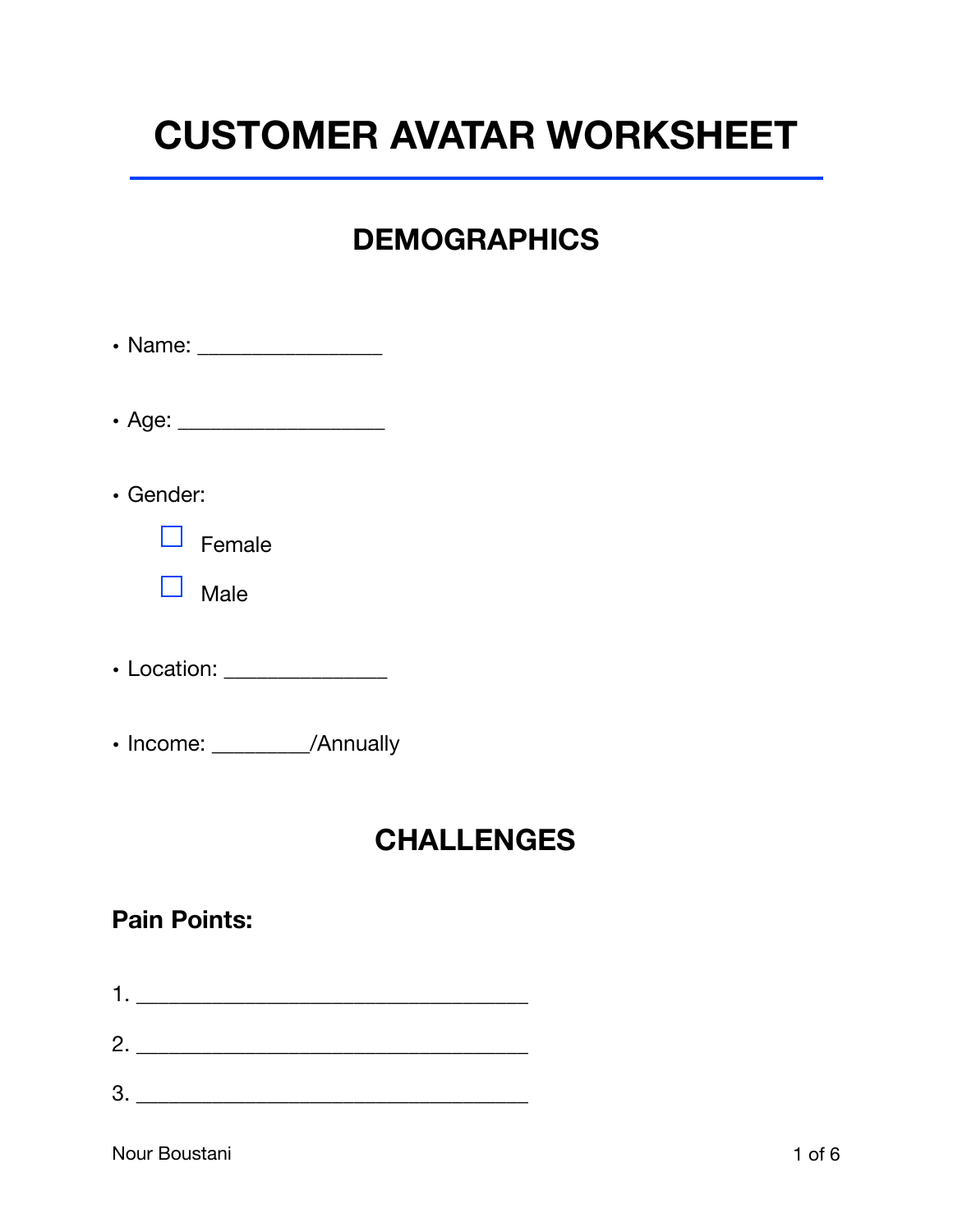# **What Different Solutions Have They Tried In The** Past?

|              | $\frac{1}{\sqrt{1-\frac{1}{2}}}\frac{1}{\sqrt{1-\frac{1}{2}}\left(\frac{1}{2}-\frac{1}{2}\right)}$ |  |
|--------------|----------------------------------------------------------------------------------------------------|--|
| $\mathbf{2}$ |                                                                                                    |  |
| З            |                                                                                                    |  |

## **What Are The Results Of Past Solutions?**

- 
- $\begin{tabular}{c} 3. \end{tabular}$

# **Specifically What Outcomes Are They Looking For?**

| 1. |  |  |
|----|--|--|
| 2. |  |  |
| 3  |  |  |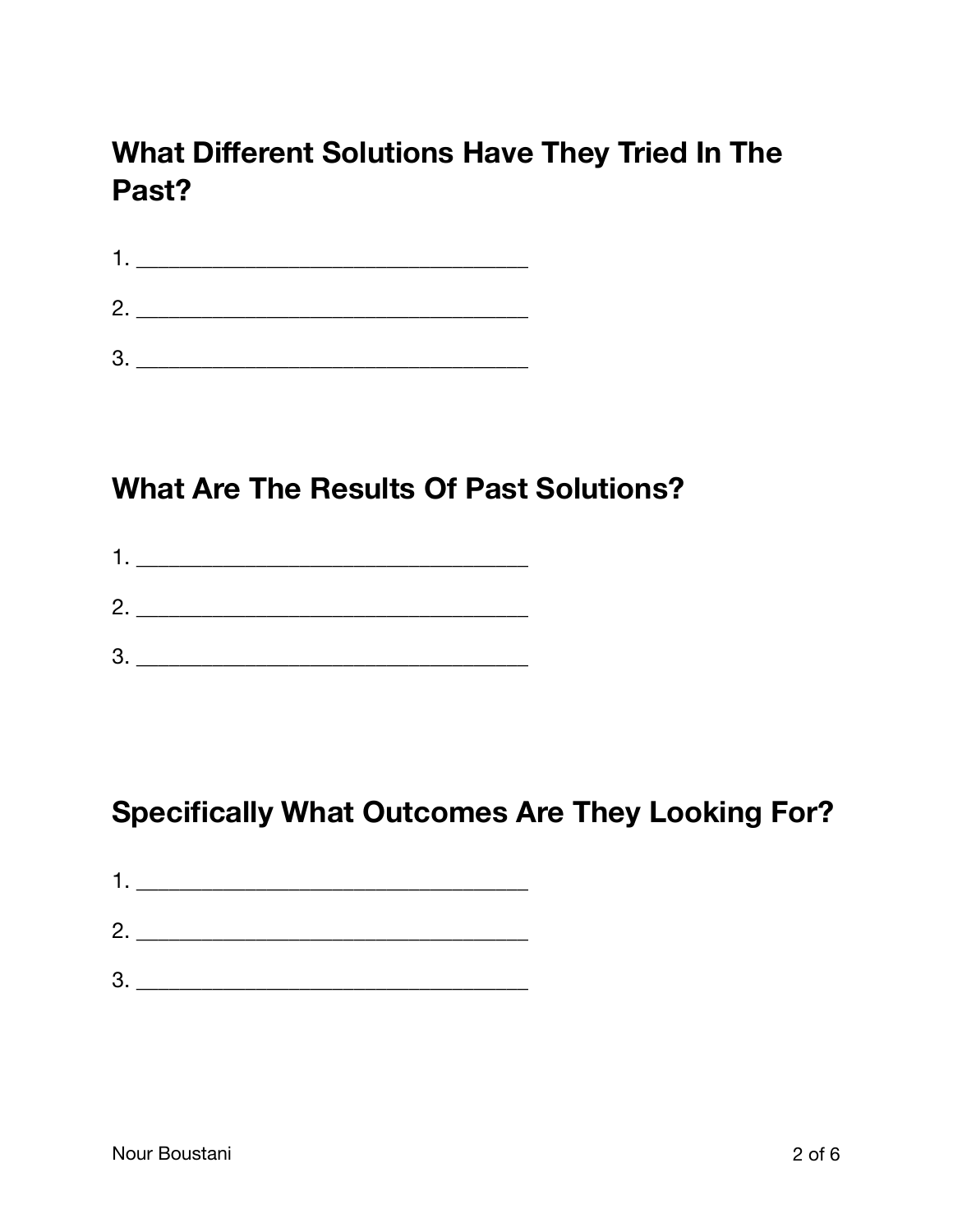## **What Are Their Fears:**

|                          | <b>Poverty</b> |
|--------------------------|----------------|
|                          | Failure        |
|                          | I oneliness    |
| $\Box$                   | Rejection      |
| $\overline{\phantom{0}}$ | Disappointment |
|                          | Pain           |
|                          | Ridicule       |
|                          | Others         |

## **What Are Their Motivations:**

|              | Incentive     |
|--------------|---------------|
| ⊔            | Fear          |
|              | $\Box$ Growth |
| $\mathsf{L}$ | Power         |
|              | Social        |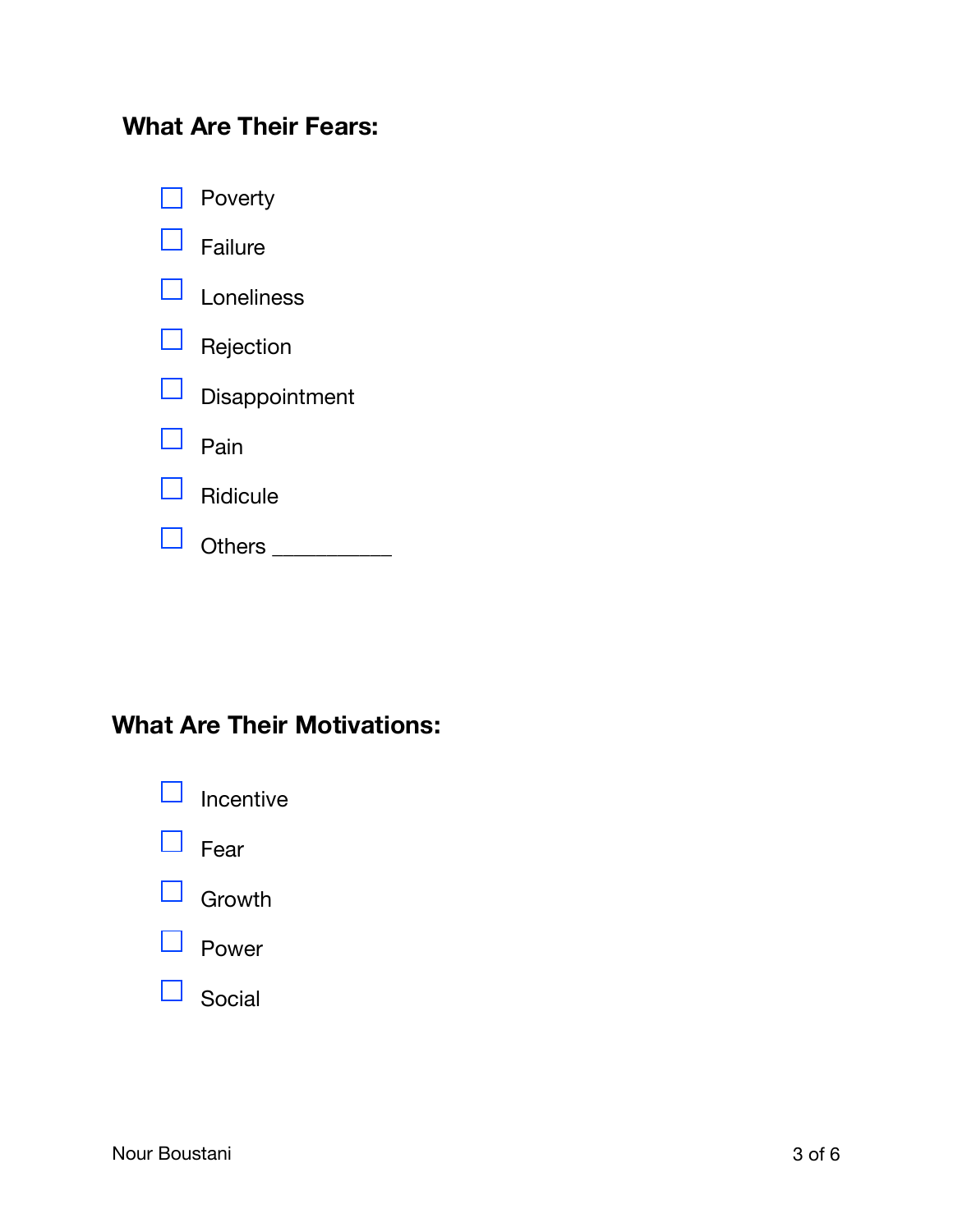# **TRANSFORMATION**

**Current Situation Frustrations and Conflicts:** 

| $\begin{array}{c} \n\textbf{1} & \textbf{1} & \textbf{1} & \textbf{1} & \textbf{1} & \textbf{1} & \textbf{1} & \textbf{1} & \textbf{1} & \textbf{1} & \textbf{1} & \textbf{1} & \textbf{1} & \textbf{1} & \textbf{1} & \textbf{1} & \textbf{1} & \textbf{1} & \textbf{1} & \textbf{1} & \textbf{1} & \textbf{1} & \textbf{1} & \textbf{1} & \textbf{1} & \textbf{1} & \textbf{1} & \textbf{1} & \textbf{1} & \textbf{1} & \$                                                                                                                         |
|------------------------------------------------------------------------------------------------------------------------------------------------------------------------------------------------------------------------------------------------------------------------------------------------------------------------------------------------------------------------------------------------------------------------------------------------------------------------------------------------------------------------------------------------------|
| 2.                                                                                                                                                                                                                                                                                                                                                                                                                                                                                                                                                   |
| $\begin{array}{c} 3. \qquad \qquad \text{---} \qquad \qquad \text{---} \qquad \qquad \text{---} \qquad \qquad \text{---} \qquad \text{---} \qquad \text{---} \qquad \text{---} \qquad \text{---} \qquad \text{---} \qquad \text{---} \qquad \text{---} \qquad \text{---} \qquad \text{---} \qquad \text{---} \qquad \text{---} \qquad \text{---} \qquad \text{---} \qquad \text{---} \qquad \text{---} \qquad \text{---} \qquad \text{---} \qquad \text{---} \qquad \text{---} \qquad \text{---} \qquad \text{$                                      |
| $\begin{array}{c} \n4. \quad \text{---} \quad \text{---} \quad \text{---} \quad \text{---} \quad \text{---} \quad \text{---} \quad \text{---} \quad \text{---} \quad \text{---} \quad \text{---} \quad \text{---} \quad \text{---} \quad \text{---} \quad \text{---} \quad \text{---} \quad \text{---} \quad \text{---} \quad \text{---} \quad \text{---} \quad \text{---} \quad \text{---} \quad \text{---} \quad \text{---} \quad \text{---} \quad \text{---} \quad \text{---} \quad \text{---} \quad \text{---} \quad \text{---} \quad \text{---$ |
| $5. \underline{\hspace{2cm}}$                                                                                                                                                                                                                                                                                                                                                                                                                                                                                                                        |
| $6. \underline{\hspace{2cm}}$                                                                                                                                                                                                                                                                                                                                                                                                                                                                                                                        |

## **Desired Outcome Life and Self-Image:**

| 2.                                                                                                                                                                                                                                                                                                                                                                                                                                                                                                                                                   |
|------------------------------------------------------------------------------------------------------------------------------------------------------------------------------------------------------------------------------------------------------------------------------------------------------------------------------------------------------------------------------------------------------------------------------------------------------------------------------------------------------------------------------------------------------|
| $\begin{array}{c} 3. \qquad \qquad \text{ } \end{array}$                                                                                                                                                                                                                                                                                                                                                                                                                                                                                             |
| $\begin{array}{c} \n4. \quad \text{---} \quad \text{---} \quad \text{---} \quad \text{---} \quad \text{---} \quad \text{---} \quad \text{---} \quad \text{---} \quad \text{---} \quad \text{---} \quad \text{---} \quad \text{---} \quad \text{---} \quad \text{---} \quad \text{---} \quad \text{---} \quad \text{---} \quad \text{---} \quad \text{---} \quad \text{---} \quad \text{---} \quad \text{---} \quad \text{---} \quad \text{---} \quad \text{---} \quad \text{---} \quad \text{---} \quad \text{---} \quad \text{---} \quad \text{---$ |
| $5. \underline{\hspace{2cm}}$                                                                                                                                                                                                                                                                                                                                                                                                                                                                                                                        |
| $6. \underline{\hspace{2cm}}$                                                                                                                                                                                                                                                                                                                                                                                                                                                                                                                        |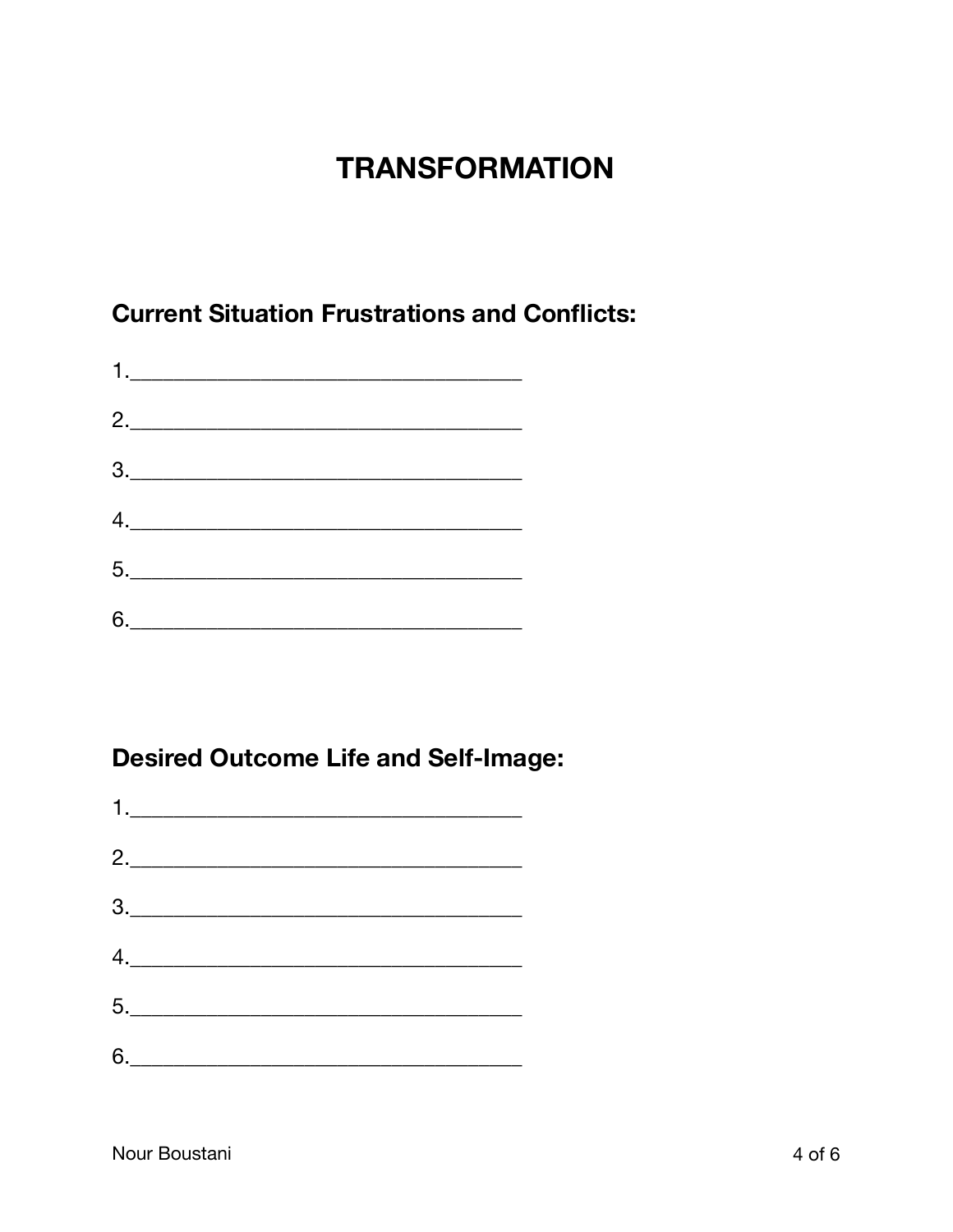## **COMMUNICATION**

**Lifestyle / Visual Language + Communication Phrases (Specific Words, and phrases they use to communicate):**

\_\_\_\_\_\_\_\_\_\_\_\_\_\_\_\_\_\_\_\_\_\_\_\_\_\_\_\_\_\_\_\_\_\_\_\_\_\_\_\_\_\_\_\_\_\_\_\_\_\_\_\_\_\_\_\_\_\_\_\_

\_\_\_\_\_\_\_\_\_\_\_\_\_\_\_\_\_\_\_\_\_\_\_\_\_\_\_\_\_\_\_\_\_\_\_\_\_\_\_\_\_\_\_\_\_\_\_\_\_\_\_\_\_\_\_\_\_\_\_\_

\_\_\_\_\_\_\_\_\_\_\_\_\_\_\_\_\_\_\_\_\_\_\_\_\_\_\_\_\_\_\_\_\_\_\_\_\_\_\_\_\_\_\_\_\_\_\_\_\_\_\_\_\_\_\_\_\_\_\_\_

#### **Favorite Source Of Information/Purchase:**

- Books: \_\_\_\_\_\_\_\_/\_\_\_\_\_\_\_\_\_\_/\_\_\_\_\_\_\_\_\_\_\_
- Magazines: \_\_\_\_\_\_\_\_/\_\_\_\_\_\_\_\_\_\_/\_\_\_\_\_\_\_
- Brands: \_\_\_\_\_\_\_\_/\_\_\_\_\_\_\_\_\_\_/\_\_\_\_\_\_\_\_\_\_
- Influencers: \_\_\_\_\_\_\_\_/\_\_\_\_\_\_\_\_\_\_/\_\_\_\_\_\_\_
- Others: \_\_\_\_\_\_\_\_/\_\_\_\_\_\_\_\_\_\_/\_\_\_\_\_\_\_\_\_\_\_

Nour Boustani 5 of 6